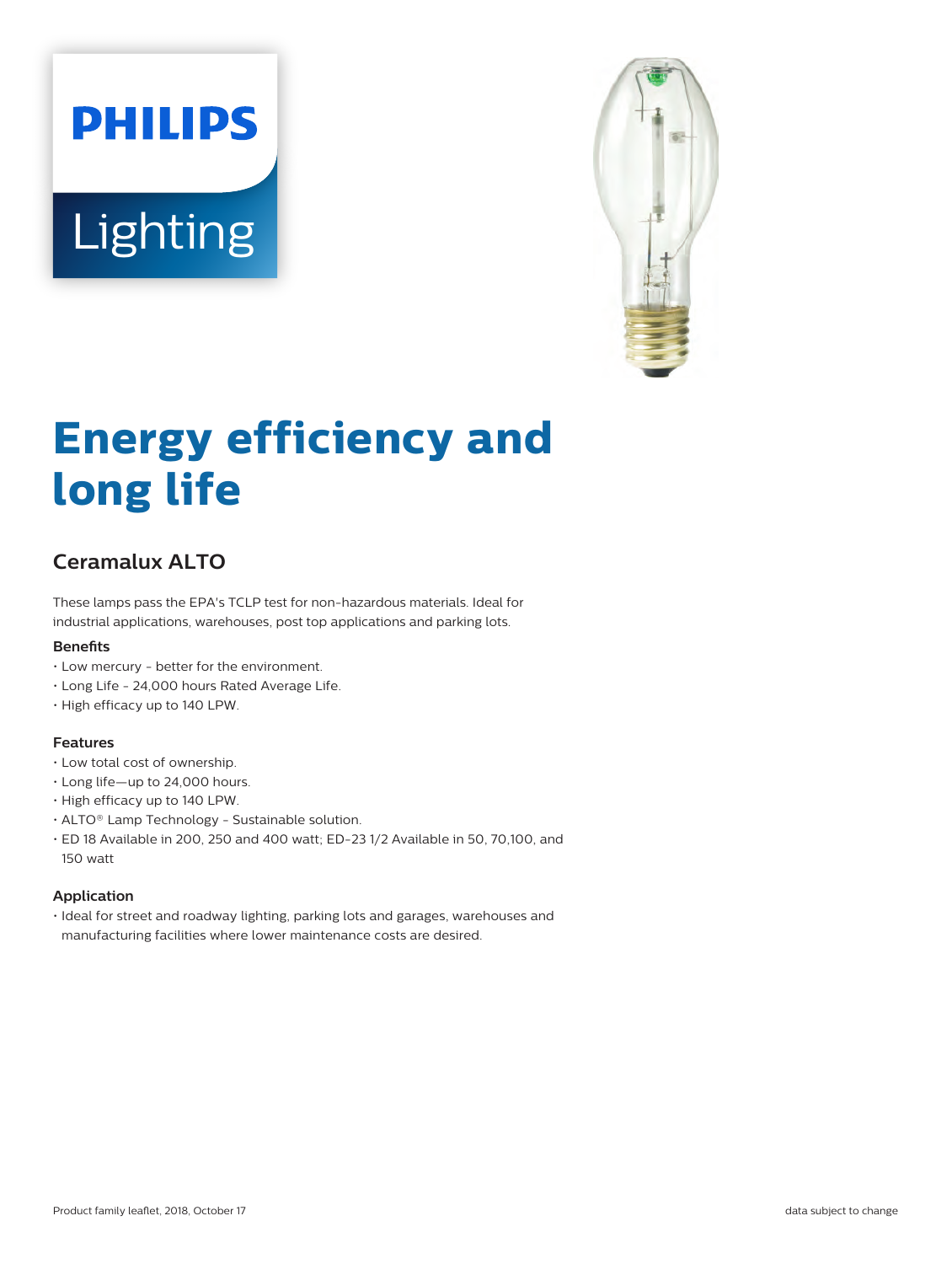# **Versions**





**E39, ED-23 1/2, Coated E39, E-25, Clear E39, ED-18, Clear E39, ED-23 1/2, Clear**













| Product                    |
|----------------------------|
| SON 150W E39 ED75 CL SL/12 |
| C50S68/ALTO 12PK           |
| SON 100W E39 ED75 CL SL/12 |
| SON 70W E39 ED75 CL SL/12  |
| C70S62 3PK                 |
| C100S54 3PK                |
| C150S553PK                 |
| C100S54/D ALTO PH 12PK     |
|                            |

| Product                    |
|----------------------------|
| C200S66/ALTO 12PK          |
| SON 400W E39 ED58 CL SL/12 |
| SON 250W E39 ED58 CL SL/12 |
| C400S513PK                 |

**Product** C1000S52/ALTO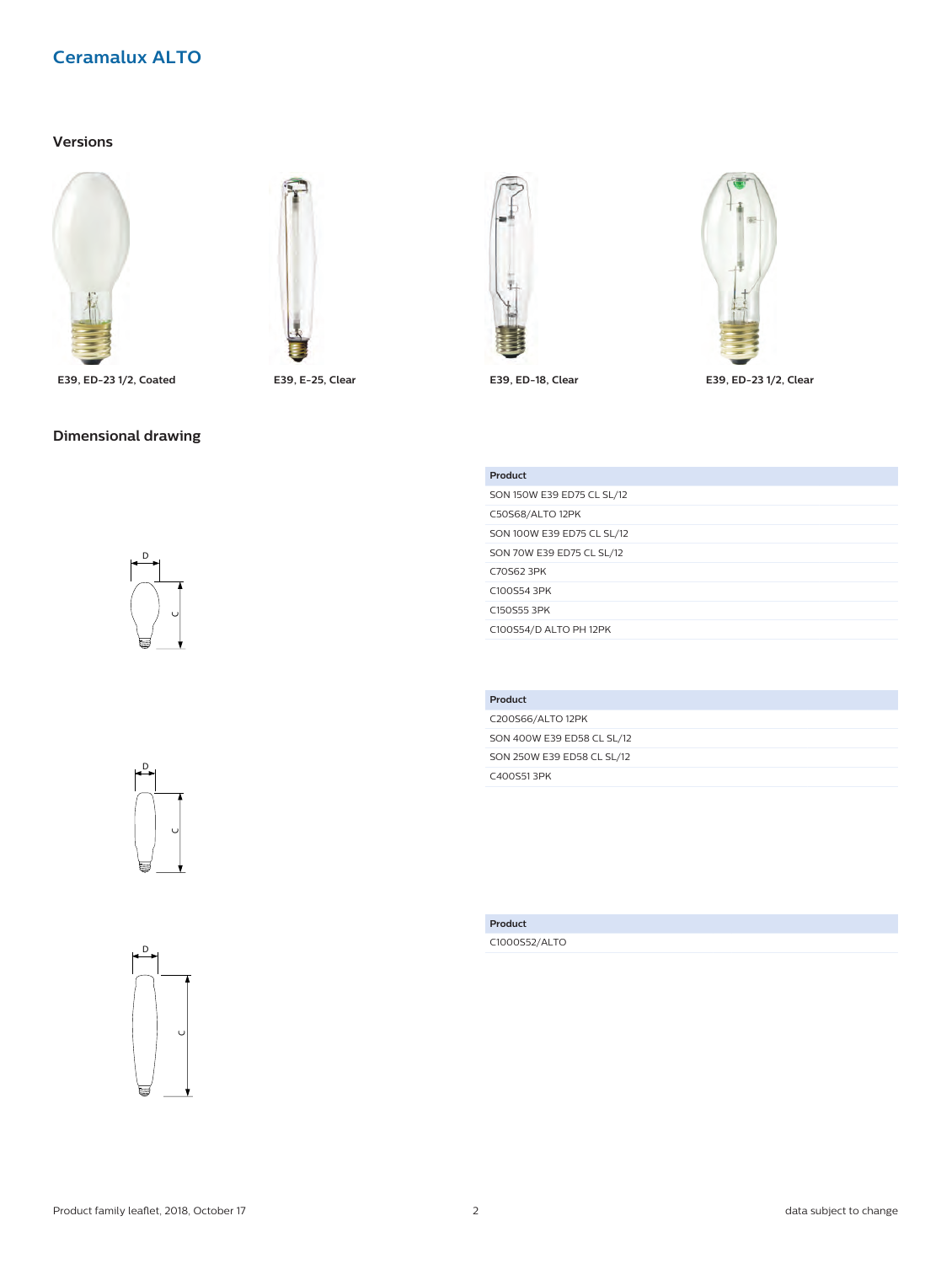| <b>General Information</b>                |                        |
|-------------------------------------------|------------------------|
| Cap-Base                                  | <b>F39</b>             |
| <b>Main Application</b>                   | General and            |
|                                           | <b>Street Lighting</b> |
| <b>Operating Position</b>                 | Universal              |
|                                           |                        |
| <b>Luminaire Design Requirements</b>      |                        |
| <b>Bulb Temperature (Max)</b>             | 400 °C                 |
|                                           |                        |
| <b>Light Technical</b>                    |                        |
| <b>Correlated Color Temperature (Nom)</b> | 2100K                  |
|                                           |                        |
| <b>Mechanical and Housing</b>             |                        |
| <b>Bulb Material</b>                      | <b>Hard Glass</b>      |

#### **Approval and Application**

|        |                              | Mercury (Hg)      | <b>Picogram Per</b> |
|--------|------------------------------|-------------------|---------------------|
|        | Order Code Full Product Name | Content (Max)     | <b>Lumen Hour</b>   |
| 332270 | C100S54/D ALTO PH 12PK       | 22.1 mg           |                     |
| 368837 | C1000S52/ALTO                | 18 mg             | $11.3$ pg/lm.h      |
| 140987 | C400S513PK                   | 23.5 mg           | 26.4 pg/lm.h        |
| 467373 | C400S51/ALTO 12PK            | $23.5 \text{ mg}$ | 26.4 pg/lm.h        |
| 467217 | C250S50/ALTO 12PK            | $23.5 \text{ mg}$ |                     |
| 467225 | C200S66/ALTO 12PK            | 31 mg             | ۰                   |
| 140961 | SON ALTO 150W LV E E39 CL    | 17 <sub>mg</sub>  | -                   |
|        | SL/3                         |                   |                     |

|        |                               | Mercury (Hg)         | <b>Picogram Per</b> |
|--------|-------------------------------|----------------------|---------------------|
|        | Order Code Full Product Name  | Content (Max)        | <b>Lumen Hour</b>   |
| 467233 | C150S54/ALTO 12PK             | 17 mg                |                     |
| 140953 | SON ALTO 100W LV E E39 CL     | $22.1 \text{ mg}$    |                     |
|        | SL/3                          |                      |                     |
| 467241 | C100S55/ALTO 12PK             | $22.1 \,\mathrm{mg}$ |                     |
| 140947 | SON ALTO 70W LV E E39 CL SL/3 | 17 <sub>mg</sub>     |                     |
| 467258 | <b>C70S62/ALTO 12PK</b>       | $17 \, \text{mg}$    |                     |
| 467266 | C50S68/ALTO 12PK              | 17.7 mg              | -                   |

# **Operating and Electrical**

| <b>Order Code</b> | <b>Full Product Name</b>       | Lamp Current (Nom) | Voltage (Max) | Voltage (Min) | Voltage (Nom) | Re-Ignition Time (Min) (Max) |
|-------------------|--------------------------------|--------------------|---------------|---------------|---------------|------------------------------|
| 332270            | C100S54/D ALTO PH 12PK         | 2.1A               | 62 V          | 45 V          | 55 V          | 2 min                        |
| 368837            | C1000S52/ALTO                  | 4.7 A              | 275 V         | 210 V         | 250 V         | 3 min                        |
| 140987            | C400S513PK                     | 4.6 A              | 115 V         | 84 V          | 100 V         | 1 min                        |
| 467373            | C400S51/ALTO 12PK              | 4.6 A              | 115 V         | 84 V          | 100 V         | 1 min                        |
| 467217            | C250S50/ALTO 12PK              | 3.0 A              | 110 V         | 79 V          | 95 V          | 2 min                        |
| 467225            | C200S66/ALTO 12PK              | 2.4A               | 115 V         | 90 V          | 100 V         | 1 min                        |
| 140961            | SON ALTO 150W LV E E39 CL SL/3 | 3.2A               | 62 V          | 48 V          | 55 V          | 2 min                        |
| 467233            | C150S54/ALTO 12PK              | 3.2A               | 62 V          | 48 V          | 55 V          | 2 min                        |
| 140953            | SON ALTO 100W LV E E39 CL SL/3 | 2.1A               | 62 V          | 45 V          | 55 V          | 2 min                        |
| 467241            | C100S55/ALTO 12PK              | 2.1A               | 62 V          | 45 V          | 55 V          | 2 min                        |
| 140947            | SON ALTO 70W LV E E39 CL SL/3  | 1.6A               | 60 V          | 44 V          | 52 V          | 2 min                        |
| 467258            | <b>C70S62/ALTO 12PK</b>        | 1.6A               | 60 V          | 44 V          | 52 V          | 2 min                        |
| 467266            | C50S68/ALTO 12PK               | 1.18 A             | 62 V          | 46 V          | 52 V          | 2 min                        |

# **Light Technical (1/2)**

|        |                              | Chromaticity        | Chromaticity        | Color       |                          |                          |                    |                      |
|--------|------------------------------|---------------------|---------------------|-------------|--------------------------|--------------------------|--------------------|----------------------|
|        |                              | <b>Coordinate X</b> | <b>Coordinate Y</b> | Rendering   | <b>Luminous Efficacy</b> | <b>Luminous Efficacy</b> | <b>Design Mean</b> | <b>Luminous Flux</b> |
|        | Order Code Full Product Name | (Nom)               | (Nom)               | Index (Nom) | (rated) (Min)            | (rated) (Nom)            | Lumens             | (Rated) (Min)        |
| 332270 | C100S54/D ALTO PH 12PK       | 523                 | 417                 | 21          | 83 lm/W                  | 93 lm/W                  | 7750 lm            | 8300 lm              |
| 368837 | C1000S52/ALTO                | 515                 | 420                 | 21          | 121.5 lm/W               | 135 lm/W                 | 126000 lm          | 121500 lm            |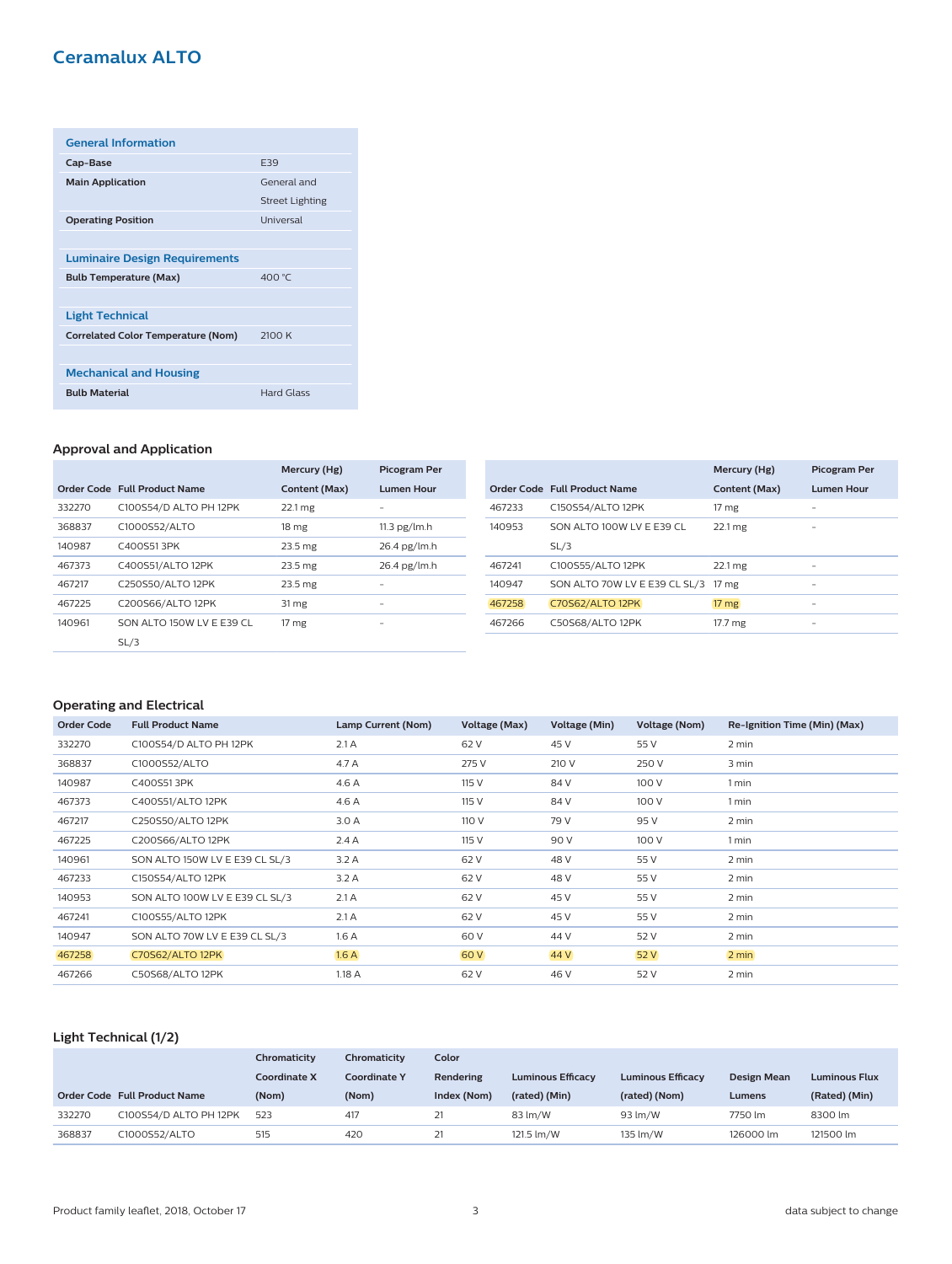|        |                                     | Chromaticity        | Chromaticity        | Color       |                          |                          |             |                      |
|--------|-------------------------------------|---------------------|---------------------|-------------|--------------------------|--------------------------|-------------|----------------------|
|        |                                     | <b>Coordinate X</b> | <b>Coordinate Y</b> | Rendering   | <b>Luminous Efficacy</b> | <b>Luminous Efficacy</b> | Design Mean | <b>Luminous Flux</b> |
|        | <b>Order Code Full Product Name</b> | (Nom)               | (Nom)               | Index (Nom) | (rated) (Min)            | (rated) (Nom)            | Lumens      | (Rated) (Min)        |
| 140987 | C400S513PK                          | 515                 | 420                 | 20          | 112.5 lm/W               | 125 lm/W                 | 45000 lm    | 45000 lm             |
| 467373 | C400S51/ALTO 12PK                   | 515                 | 420                 | 20          | 112.5 lm/W               | 125 lm/W                 | 45000 lm    | 45000 lm             |
| 467217 | C250S50/ALTO 12PK                   | 523                 | 412                 | 26          | 102 lm/W                 | 114 lm/W                 | 24300 lm    | 25600 lm             |
| 467225 | C200S66/ALTO 12PK                   | 521                 | 420                 | 16          | 104 lm/W                 | 115 lm/W                 | 19260 lm    | 20700 lm             |
| 140961 | SON ALTO 150W LV E E39              | 514                 | 424                 | 17          | 96 lm/W                  | 107 lm/W                 | 14220 lm    | 14400 lm             |
|        | CL SL/3                             |                     |                     |             |                          |                          |             |                      |
| 467233 | C150S54/ALTO 12PK                   | 514                 | 424                 | 17          | 96 lm/W                  | 107 lm/W                 | 14220 lm    | 14400 lm             |
| 140953 | SON ALTO 100W LV E E39              | 520                 | 420                 | 18          | 85 lm/W                  | 94 lm/W                  | 8460 lm     | 8500 lm              |
|        | CL SL/3                             |                     |                     |             |                          |                          |             |                      |
| 467241 | C100S55/ALTO 12PK                   | 520                 | 420                 | 18          | 85 lm/W                  | 94 lm/W                  | 8460 lm     | 8500 lm              |
| 140947 | SON ALTO 70W LV E E39 CL 522        |                     | 425                 | 13          | 87.4 lm/W                | 97 lm/W                  | 5670 lm     | 6100 lm              |
|        | SL/3                                |                     |                     |             |                          |                          |             |                      |
| 467258 | <b>C70S62/ALTO 12PK</b>             | 522                 | 425                 | 13          | 87.4 lm/W                | 97 lm/W                  | 5670 lm     | 6100 lm              |
| 467266 | C50S68/ALTO 12PK                    | 529                 | 420                 | 16          | 74 lm/W                  | 82 lm/W                  | 3600 lm     | 3700 lm              |

# **Light Technical (2/2)**

|        |                              | <b>Luminous Flux</b> | Photosynthetic           |
|--------|------------------------------|----------------------|--------------------------|
|        | Order Code Full Product Name | (Rated) (Nom)        | <b>Photon Flux (PPF)</b> |
| 332270 | C100S54/D ALTO PH 12PK       | 9300 lm              |                          |
| 368837 | C1000S52/ALTO                | 135000 lm            | 1550 µmol/s              |
| 140987 | C400S513PK                   | 50000 lm             | 595 µmol/s               |
| 467373 | C400S51/ALTO 12PK            | 50000 lm             | 595 µmol/s               |
| 467217 | C250S50/ALTO 12PK            | 28500 lm             | -                        |
| 467225 | C200S66/ALTO 12PK            | 23000 lm             | -                        |
| 140961 | SON ALTO 150W LV E E39 CL    | 16000 lm             | -                        |
|        | SL/3                         |                      |                          |

|        |                              | <b>Luminous Flux</b> | Photosynthetic    |
|--------|------------------------------|----------------------|-------------------|
|        | Order Code Full Product Name | (Rated) (Nom)        | Photon Flux (PPF) |
| 467233 | C150S54/ALTO 12PK            | 16000 lm             |                   |
| 140953 | SON ALTO 100W LV E E39 CL    | 9400 lm              | -                 |
|        | SL/3                         |                      |                   |
| 467241 | C100S55/ALTO 12PK            | 9400 lm              |                   |
| 140947 | SON ALTO 70W LV E E39 CL     | 6800 lm              |                   |
|        | SL/3                         |                      |                   |
| 467258 | <b>C70S62/ALTO 12PK</b>      | 6800 lm              |                   |
| 467266 | C50S68/ALTO 12PK             | 4100 lm              |                   |

#### **Mechanical and Housing**

| Order Code | <b>Full Product Name</b>       | <b>Bulb Finish</b> | <b>Bulb Shape</b> |
|------------|--------------------------------|--------------------|-------------------|
| 332270     | C100S54/D ALTO PH 12PK         | Coated             | ED-231/2          |
| 368837     | C1000S52/ALTO                  | Clear (CL)         | F <sub>25</sub>   |
| 140987     | C400S513PK                     | Clear (CL)         | <b>ED18</b>       |
| 467373     | C400S51/ALTO 12PK              | Clear (CL)         | <b>ED18</b>       |
| 467217     | C250S50/ALTO 12PK              | Clear (CL)         | <b>FD18</b>       |
| 467225     | C200S66/ALTO 12PK              | Clear (CL)         | <b>FD18</b>       |
| 140961     | SON ALTO 150W LV E E39 CL SL/3 | Clear (CL)         | ED-231/2          |

| Order Code | <b>Full Product Name</b>       | <b>Bulb Finish</b> | <b>Bulb Shape</b> |
|------------|--------------------------------|--------------------|-------------------|
| 467233     | C150S54/ALTO 12PK              | Clear (CL)         | $ED-231/2$        |
| 140953     | SON ALTO 100W LV E E39 CL SL/3 | Clear (CL)         | $ED-231/2$        |
| 467241     | C100S55/ALTO 12PK              | Clear (CL)         | ED-231/2          |
| 140947     | SON ALTO 70W LV E E39 CL SL/3  | Clear (CL)         | $ED-231/2$        |
| 467258     | C70S62/ALTO 12PK               | Clear (CL)         | $ED-231/2$        |
| 467266     | C50S68/ALTO 12PK               | Clear (CL)         | ED-231/2          |